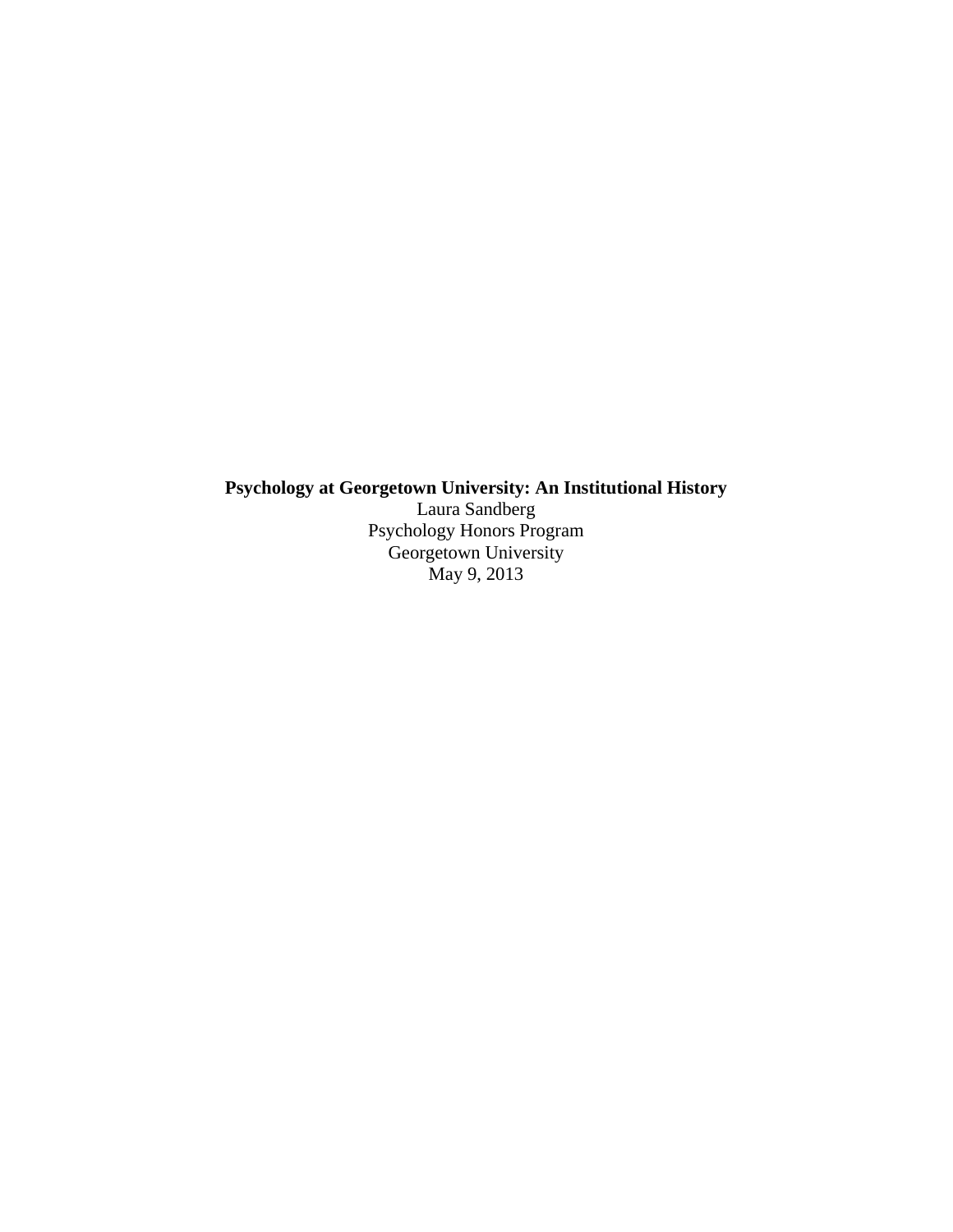### **Abstract**

In this paper I will explore the institutional history of the Georgetown University Department of Psychology. First, I will provide an historical background of Georgetown University, and illustrate what the early program of study looked like as prescribed by the Jesuit tradition of Ratio Studiorum. I will then arrive at my discussion of the steps leading up to the establishment of the Psychology Department in 1967, where I will shed light on the reasons behind the Department's formation, as well as the key players during this time period. Using correspondences between faculty members and administration, as well as undergraduate bulletins that track course offerings, I will explain the history of the Department up until the present day. Then, using material from interviews with current faculty members, I will discuss the present identity of the Department and the direction of the broader field of psychology. My paper will conclude with a prediction, gleaned from faculty interviews, of where the Department is headed in the future.

### **Foreword/Introduction**

I'd like to introduce my Senior Honors Thesis in Psychology by quoting the College of Arts and Sciences' website.

"Founded in 1789 as the nation's first Catholic institution of higher learning, Georgetown College is committed to the Jesuit traditions of an integrated education and of productive research in the liberal arts, including fine arts, humanities, languages, sciences, and social sciences. In the Jesuit tradition of *cura personalis*, Georgetown College strives to provide its students with a multifaceted liberal arts education—*an education of the whole person*."<sup>i</sup>

I have spent the past eight months attempting to uncover the story behind why this highly esteemed institution, seeking an "integrated education" and "research in the liberal arts…including the social sciences" did not have a Psychology Department until the year 1967. *Cura personalis* was pursued for 178 years without a department that studied the person himself.

When I first embarked on this journey, I hypothesized that the Jesuit influence of the University was a potential hindrance for the formation of a Psychology Department. Perhaps the field of psychology was too "new" for an institution so deeply rooted in tradition, or maybe the Jesuit influence deterred faculty members who feared that the religious values ingrained in the University would stifle their research interests and pursuits. My research endeavors, however, suggested otherwise. In fact, the history of psychology at Georgetown is multifaceted and reflects social, religious, and academic movements both inside and outside of Georgetown's front gates. The foundation of a Department of Psychology was not simply a product of one event; rather, its inception, installment and growth were the results of responses to internal and external motivations.

As a result of my completion of extensive research and one-on-one faculty interviews over the course of my senior year, I revised my approach when I took to writing about the institutional history of Georgetown's Psychology Department. Instead of focusing on why a Department of Psychology did not exist for such a long period of time, I started looking at why it came into being when it did. This change in perspective gave me more opportunities to explore the dynamic history of psychology at Georgetown. Thus, in my discussion of the Department's founding, I have chosen to write about the "why" as opposed to the "why not."

My hope is that my thesis project will provide a comprehensive answer not only to the question of "why" the Department of Psychology exists, but also the questions of "what" had to transpire for its establishment to come about and "how" the course of study has changed over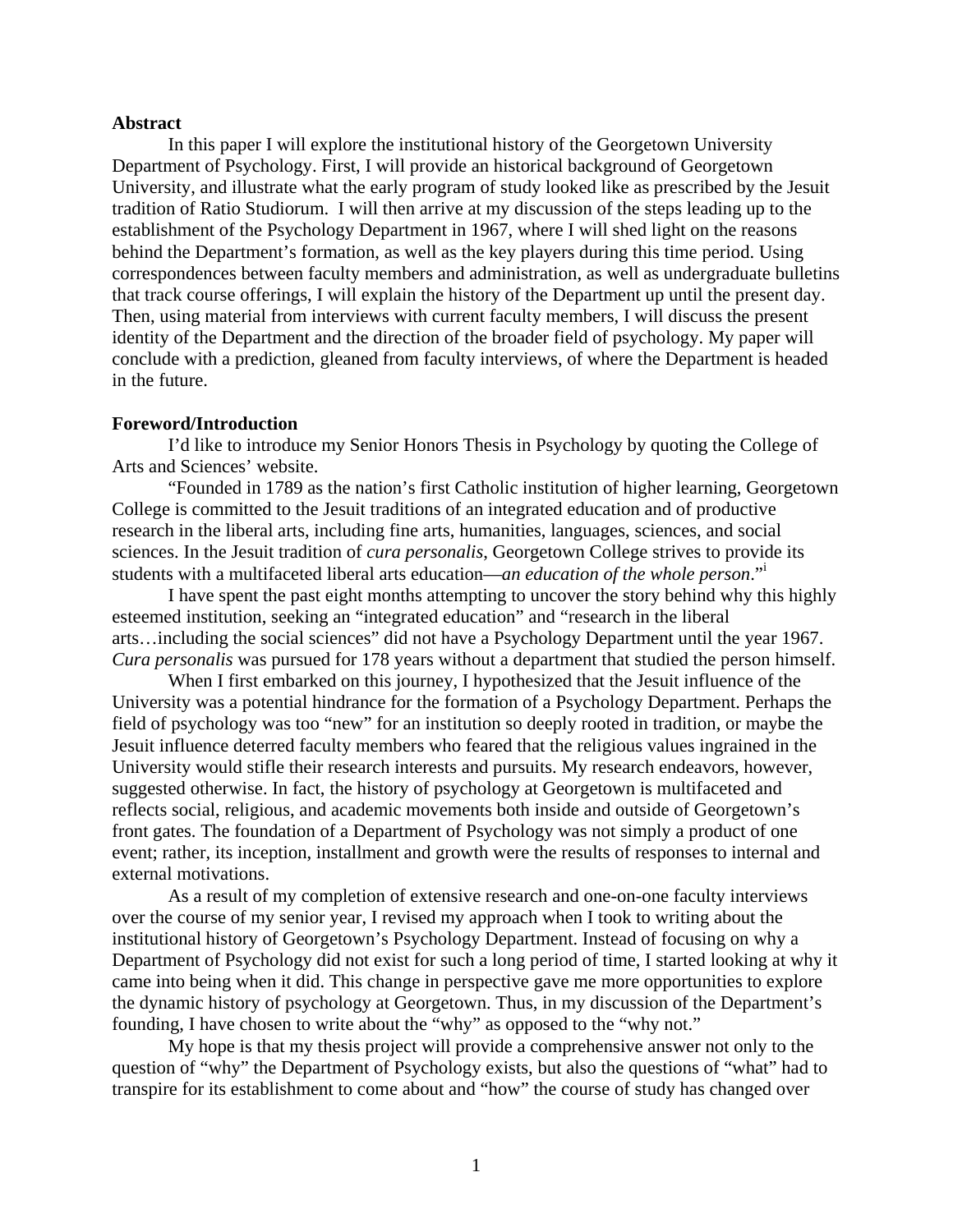time. Through the compilation and integration of faculty interviews, I also hope to contribute to the dialogue concerning "where" the department is heading in years to come.

# **Georgetown University's Academic History**

Founded in 1789 by Father John Carroll, S.J., Georgetown University is the oldest Jesuit institution of higher learning in the country. In accordance with its Jesuit heritage, the school prescribed an education based on the *Ratio Studiorum*, or the Jesuit "Plan of Study." This plan, which established a global system of Jesuit education, consisted of a curriculum that took students seven years to complete.<sup>ii</sup> The goal of *Ratio Studiorum* was for each student to reach his fullest potential by learning "to distinguish and savor all that should charm the imagination and heart.<sup>"iii</sup> The earliest Georgetown curriculum based in *Ratio* was rigid and uniform: all students pursued the same program of study without exception, in which the importance of both oral and written communication was emphasized through Latin and Greek classics, English, History, Modern Language, Mathematics, Physics, Chemistry, Geology, Astronomy, Mechanics, and Rational Philosophy.<sup>iv</sup> Georgetown, for over a century, faithfully held to this academic program; instead of developing a new curriculum to respond to the increasingly diverse interests of students, the University established new schools. The School of Nursing, for example, first opened its doors to students in 1903, while the Edmund A. Walsh School of Foreign Service was founded in 1919, followed by the School of Languages and Linguistics in 1949 and the School of Business Administration in 1957.<sup>V</sup> In fact, it was not until the 1960's that the University adopted large-scale changes to the College curriculum.

Why was the College so late to commit to a curriculum change? Historian Dorothy M. Brown argues that "[e]ach of the four new schools affirmed the commitment to liberal arts education and the tradition in addition to their special professional orientation, but the College continued as the 'heart' of the University."vi As the heart of the University, the College maintained the longest academic and religious tradition. It is therefore not surprising that the College was the last school to revise its academic course of study. That being said, it is still somewhat remarkable that the College was over 150 years old when it came to realize that its initial intent to provide students with "a considerable amount of positive knowledge in every department of learning" was coming up short. $\overline{v}$ <sup>ii</sup>

While there was some expansion in the College's curriculum in the 1920's as Georgetown stood for accreditation by the Middle States Association of Colleges and Schools, *Ratio Studiorum* remained very much at the center of the academic program.<sup>viii</sup> Throughout the next thirty years, significant changes were made to the curriculum, such as the reduction of philosophy requirements and the creation of three distinct paths to a Bachelor's degree. Students, according to a self-study conducted in 1951, were able to pursue an A.B., a B.S., or a B.S.S. (Bachelor of Social Science) as a result of the increasingly available option of taking elective classes.<sup>ix</sup> It was also during this time that the College received advice from the Middle States Association of Colleges and Schools accreditation team encouraging even more of a reduction of philosophy requirements, a further increase of elective options, and a recommendation to hire new professors to teach courses, as the vast majority of faculty members was Jesuit-trained.<sup>x</sup> These recommendations were in line with the considerable – albeit gradual – evolution of Georgetown's curriculum towards a more conventional liberal arts education, which was characterized as a much more flexible and less strict four-year curriculum.

Finally, beginning in the early 1960's, the academic requirements of Georgetown's College of Arts and Sciences started to reflect the flexibility in the curriculum that is currently in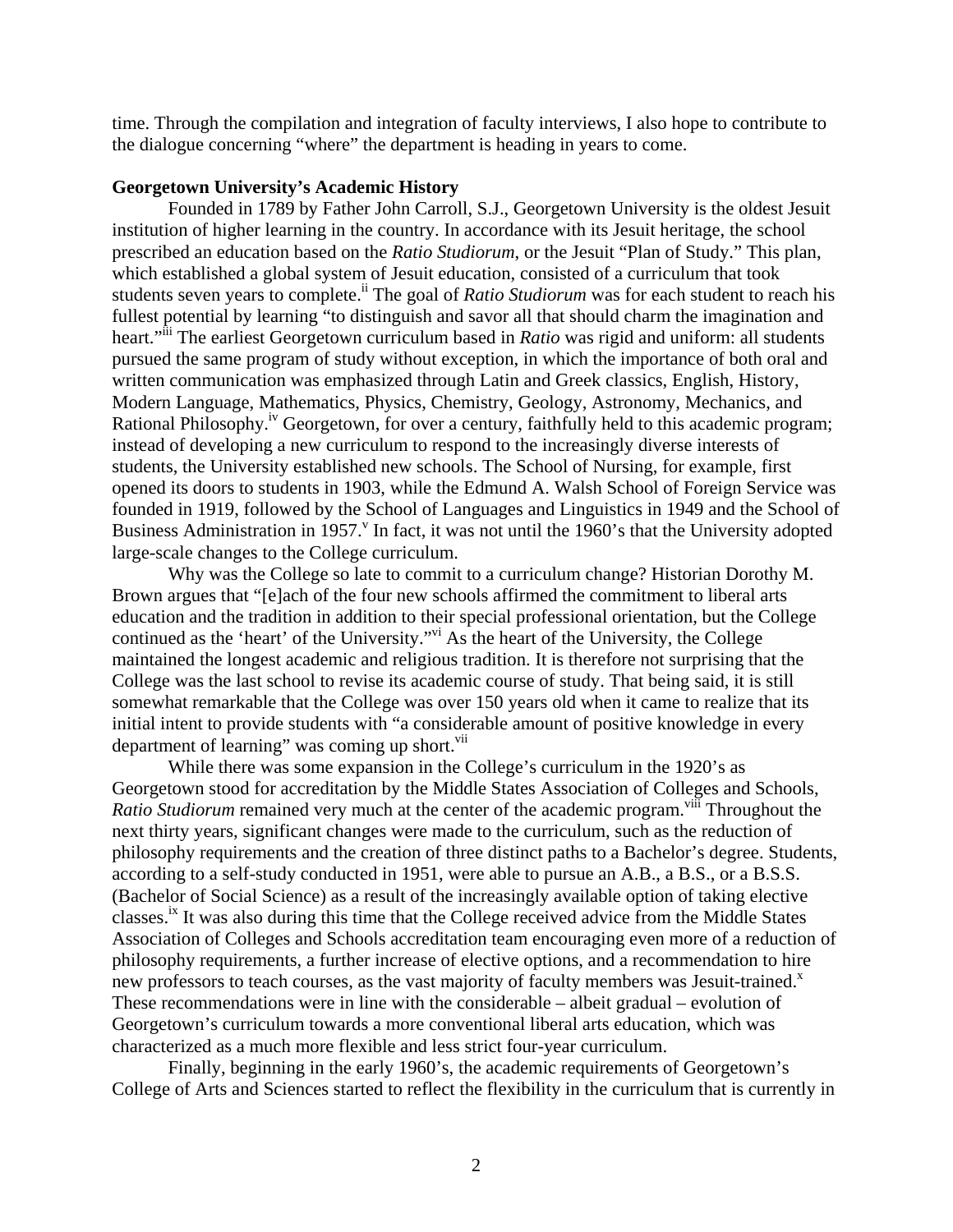place today. A second accreditation team reported that the College was lacking in its science offerings and did not offer art and music courses.<sup>xi</sup> The gaping holes in Georgetown's pursuit of *cura personalis* were exposed. The only viable solution was to take the advice of the accreditation team and move towards the installation of a more mainstream liberal arts undergraduate education.

Georgetown University was not the only institution of higher learning that was undergoing these changes. However, its position in this period of curriculum reform was unique: as one of the 350 Catholic colleges in the country, Georgetown was faced with the challenge of expanding its curriculum while also maintaining the Jesuit ideals upon which the Georgetown education is classically founded. This created what Brown called a "double-identity question" for Georgetown and its 349 Catholic counterparts, which was addressed at the North American Region of the International Federation of Catholic Universities in July of 1967.<sup>xii</sup> The meeting produced the "Statement on the Nature of the Contemporary Catholic University" which established that "Catholicism would be 'perceptively present' and 'effectively operative'" in the required curriculum.<sup>xiii</sup> Georgetown then participated in a workshop sponsored by the Jesuit Educational Association, which asserted that the Jesuit tradition should "design an effective and educational enterprise aimed at developing all the dimensions of the human person."<sup>xiv</sup> It is not surprising, then, that Georgetown College began a large-scale revision of its curriculum at the start of the 1967 school year which "incorporated experience in the fundamental areas of Natural Science, the Humanities, [and] Social Science."<sup>xv,xvi</sup> I argue it is also not a coincidence that, at the same time, a Department of Psychology was officially established at Georgetown University.

#### **The Foundation**

External pressures from the Middle States Association of Colleges and Schools were not the only factors that led to the creation of a Psychology Department. In fact, signs of interest within the front gates were first recorded in December of 1963 at a meeting of the Executive Faculty of Georgetown College. At this gathering, Reverend Juan Cortes, S.J. requested the recognition of Psychology as a minor field of study in the College of Arts and Sciences. He made the following points to support his argument:

A) There is evidence of need for Psychology: a study made last year revealed that among 37 different majors pursued by premedical students, psychology was fourth.

B) Georgetown students are interested: 72 students are enrolled in the General Psychology course now.

C) An adequate teaching staff is already on campus (ten members), so that the increase cost of this project would be small.

D) Three required psychology courses (two in School of Nursing, one in Business Administration) are already being offered. These courses should be opened to the College students.

E) The courses to be offered would represent a systematic exploration of the area of psychology.<sup>xvii</sup>

Those in attendance then voted on Cortes' proposal. Dr. Jesse A. Mann moved that "Psychology be accepted as a minor in the College, open to sophomores, juniors, and seniors" and Dr. Jacinto Steinhardt amended "that the courses be taught by the present staff."<sup>xviii</sup> Both the motion and its amendment passed unanimously, and a minor in Psychology came into being.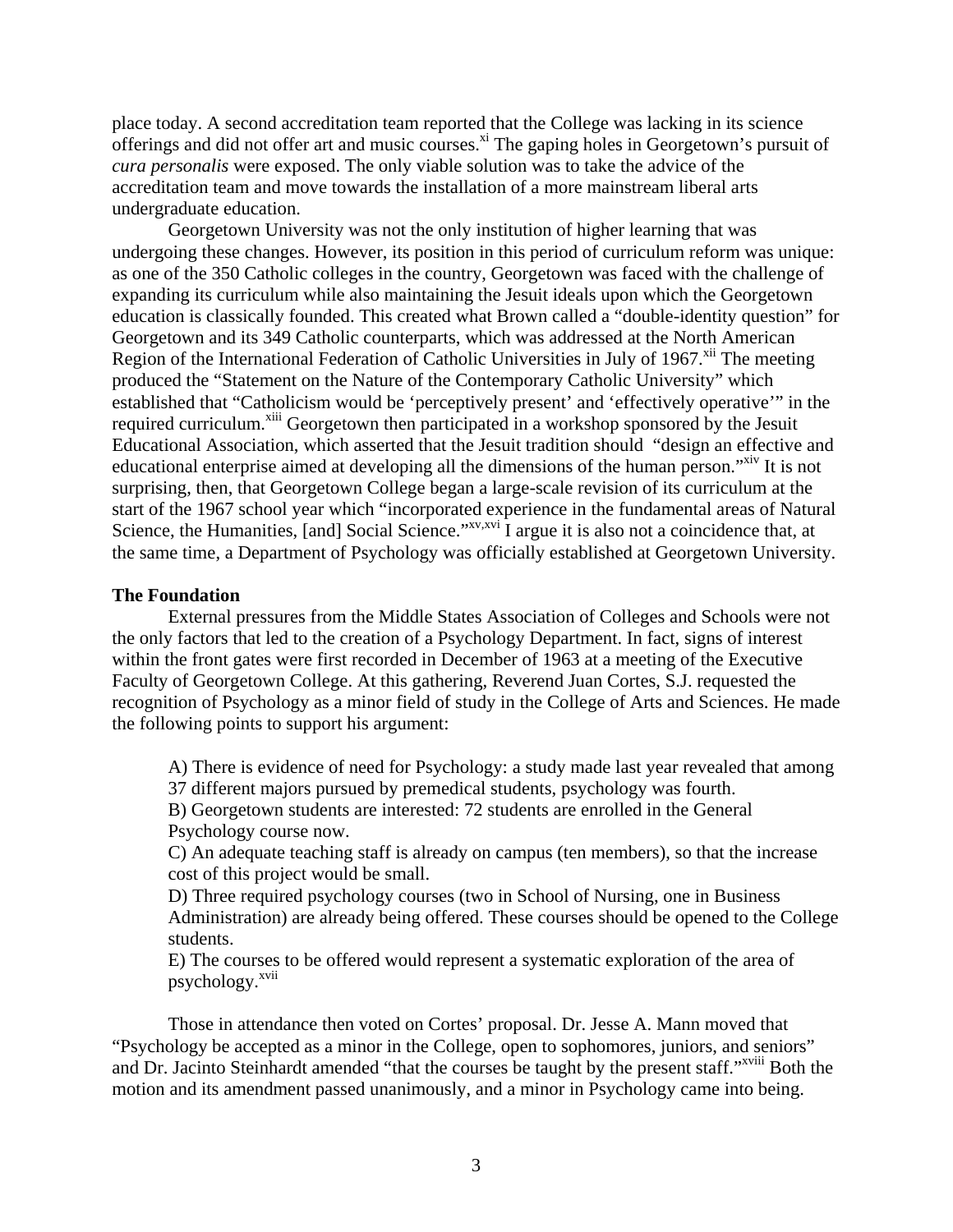The next major step towards the establishment of a Department of Psychology was taken in the spring of 1964 when the Executive Faculty received a proposal for the creation of a Psychology Department and major. The Executive Faculty reviewed this proposal but, "[b]ecause plans were in such an inchoate stage of development, [the body was] by no means willing to grant approval."<sup>xix</sup> In addition, a year later in the spring of 1965, the Executive Faculty considered the possibility of creating a "Human Relations" or "Behavioral Sciences" department that housed the academic areas of Psychology, Sociology, and Anthropology, as other universities, such as Harvard, had experienced success with such a department.<sup>xx</sup> However, "meetings with psychologists and sociologists revealed almost universal opposition" to such a broad area of study.<sup>xxi</sup> Though the first half of the decade saw some progress towards increasing the presence of psychology in the College curriculum, it was not until the fall of 1965 when discussion of a Department of Psychology transitioned from "inchoate" speculation to an imminent reality.

Advancement towards a Department of Psychology was happening not only at the executive level, but also at the student level. "A Report Concerning A Psychology Department At Georgetown" was written and submitted to the administration during the 1964-1965 academic year. Written by a group of students, the petition listed reasons for Georgetown's administrative body to establish a Psychology Department, arguing that it had "become the duty of any progressive university to institute a comprehensive program of psychology in its curricula."<sup>xxii</sup> The report explicitly stated that its intention was for an undergraduate program of study in Psychology to come into being as opposed to a graduate program. At the time, more than 180 colleges and universities across the country offered post-graduate programs in psychology, an indication that "the increasing importance of psychology [was]…a firmly established fact" and Georgetown was, therefore, "duty-bound to the student body to provide a curriculum" that included this area of study.<sup>xxiii</sup> At the time, many of Georgetown's Jesuit peer institutions offered such a curriculum to their students. Fordham University's Psychology Department was created in 1933, followed closely by the establishment of a Department of Psychology at Loyola University Chicago in 1934.<sup>xxiv,xxv</sup> Soon after, Boston College's Psychology Department opened its doors in the early 1950's. It was only fitting, then, that Georgetown College's curriculum would follow suit.<sup>xxvi</sup>

The report also included that there were six upperclassman who "by special permission" were studying for a degree in Psychology at the time, contending that the University should extend this opportunity to the rest of the student body as its current course offerings in psychology met the standard number of credit-hour requirements for a major in the College.<sup>xxvii</sup> In addition to the six psychology courses offered within the College curriculum, the students named the required courses mentioned by Cortes in his case for a Psychology minor: Educational Psychology and Developmental Psychology classes were housed in the Nursing School, and a course in Industrial Psychology was part of the curriculum for students in the School of Business Administration. The authors of the petition argued that the successful completion of these nine courses should result in a Bachelor of Science degree in Psychology from Georgetown.

A more concrete plan for the Department's creation was prepared in the summer months of 1965 and was proposed to the Executive Faculty after its completion.<sup>xxviii</sup> According to minutes from the Executive Faculty meeting in November of 1965, "It was moved … that the executive faculty recommend to the Board of Directors that it consider the possibility of the establishment of a Psychology Department, but only after outside consultation has been made."xxix In December of the same year, Thomas R. Fitzgerald S.J., the Dean of the College at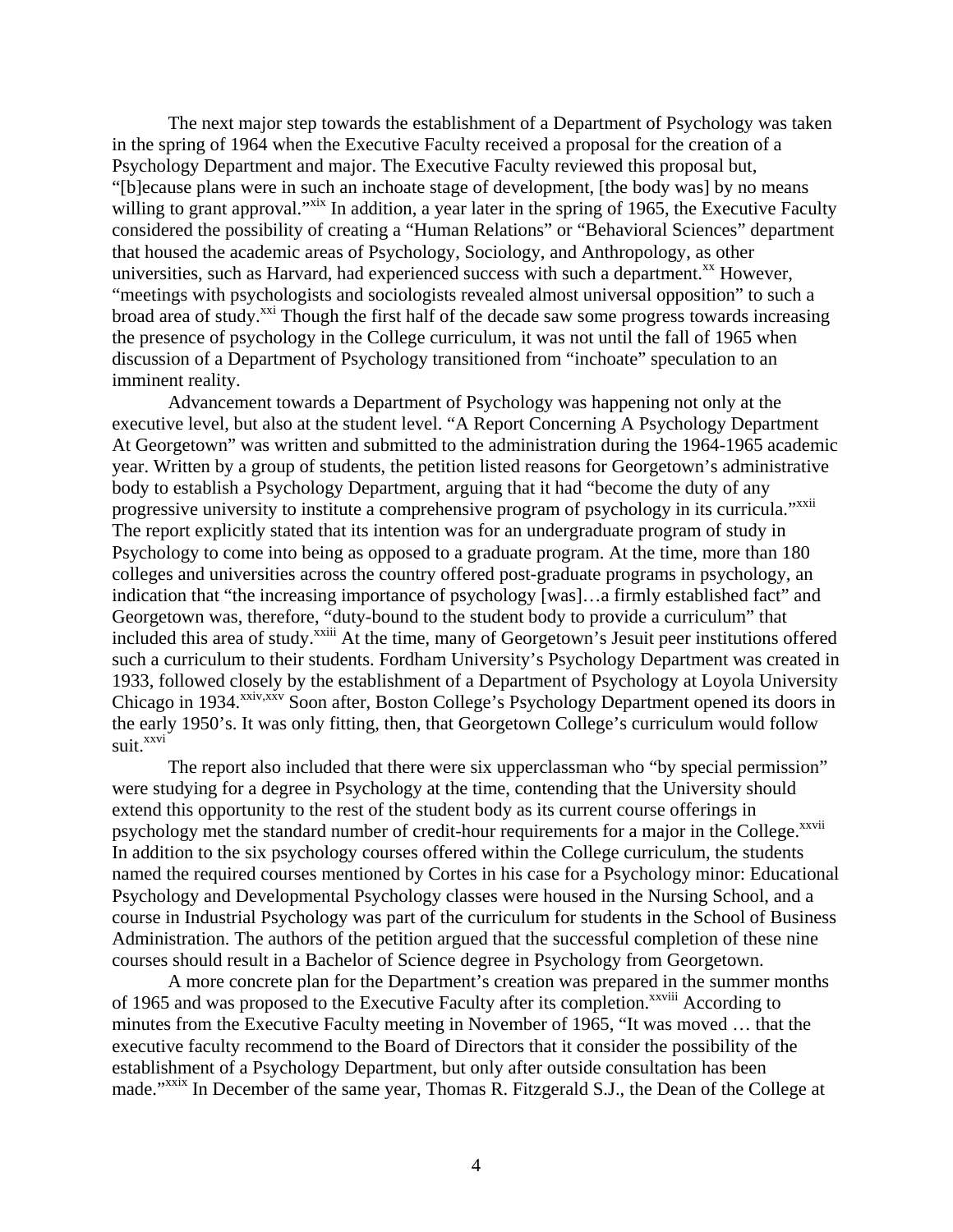the time, announced that a visiting team of specialists – the "outside consultation" mentioned in the previous meeting – would be coming to Georgetown to assess and discuss the possibility of a Department of Psychology.<sup>xxx</sup> Following their visit in January of 1966, the team of consultants completed a report regarding the establishment of a Psychology Department. The consultants recommended that the Psychology Department should have a B.S. program of study, it should stress experimental and social psychology, and should have high academic standards for its students.<sup>xxxi</sup> In the following month's Executive Faculty meeting, Fitzgerald made it known that he hoped the Department could start in September of 1967, and, after deciding that a Chairman must be appointed, the Executive Faculty voted on the establishment of a Department of Psychology. xxxii The motion passed unanimously.<sup>xxxiii</sup>

The next order of business was the recruitment of a Chairman for the new Psychology Department. John J. O'Hare took on the role of Acting Chairman immediately, although he received the official title after his appointment by President Gerard J. Campbell in October of 1968.xxxiv For the remainder of 1966 and into 1967, O'Hare spearheaded the preparation of the new Department. A decision was made, through correspondences between O'Hare to Fitzgerald, that Psychology majors would, after the completion of 28 required psychology credits, obtain a B.S. degree. Required courses included General Psychology, Elementary Statistics, Experimental Psychology, and Tests and Measurements.<sup>xxxv</sup> O'Hare also recommended that students planning on pursuing graduate work in psychology also take German or French to supplement their studies.<sup>xxxvi</sup> It was during this time that the Washington Post reported to the public that Georgetown would, starting in the fall of 1967, create a Psychology Department and offer College students the opportunity to pursue a Psychology major, which I imagine only facilitated its inauguration. Fitzgerald, quoted in the article, referenced student pressure (likely the 1964- 1965 student-written report) as having a significant impact on the College's decision to create a Department of Psychology, adding that this resolution was "also in line with a trend at Georgetown to modernize and update the curriculum."xxxvii Seeing as Georgetown was the only university located in Washington without a Psychology Department, Fitzgerald noted that psychology was "'in many ways a rather modern discipline" and in an "area in which [Georgetown] had not hitherto been developing."xxxviii This statement is consistent with the outcome of the North American Region of the International Federation of Catholic Universities and Jesuit Educational Association meetings, as it suggested that Georgetown was finally incorporating an education that included "all dimensions of the human person," including a Department that studied the person himself.<sup>xxxix</sup>

# **The Early Years**

By August 2, 1967, room schedules for psychology courses to be offered in the fall semester had been confirmed with the University Registrar and the Department was officially ready to welcome students on the first day of classes.<sup>xl</sup> It was also decided that the Department would be housed in White Gravenor, as the building's relatively large classrooms could accommodate the predicted increase in student interest reflected in higher enrollment numbers in psychology courses in the coming years. Not surprisingly, this prediction was spot on. Georgetown University saw an explosion of popularity in psychology throughout the 1960's, jumping from 40 students enrolled in psychology courses in the 1962-1963 school year to 1,514 enrolled students from 1969-70. $x$ li This tremendous increase was, of course, largely due to the creation of the Psychology Department, which, by 1968, saw the first students graduate from the College with a B.S. in Psychology and "place well" in graduate programs in Psychology.<sup>xlii</sup>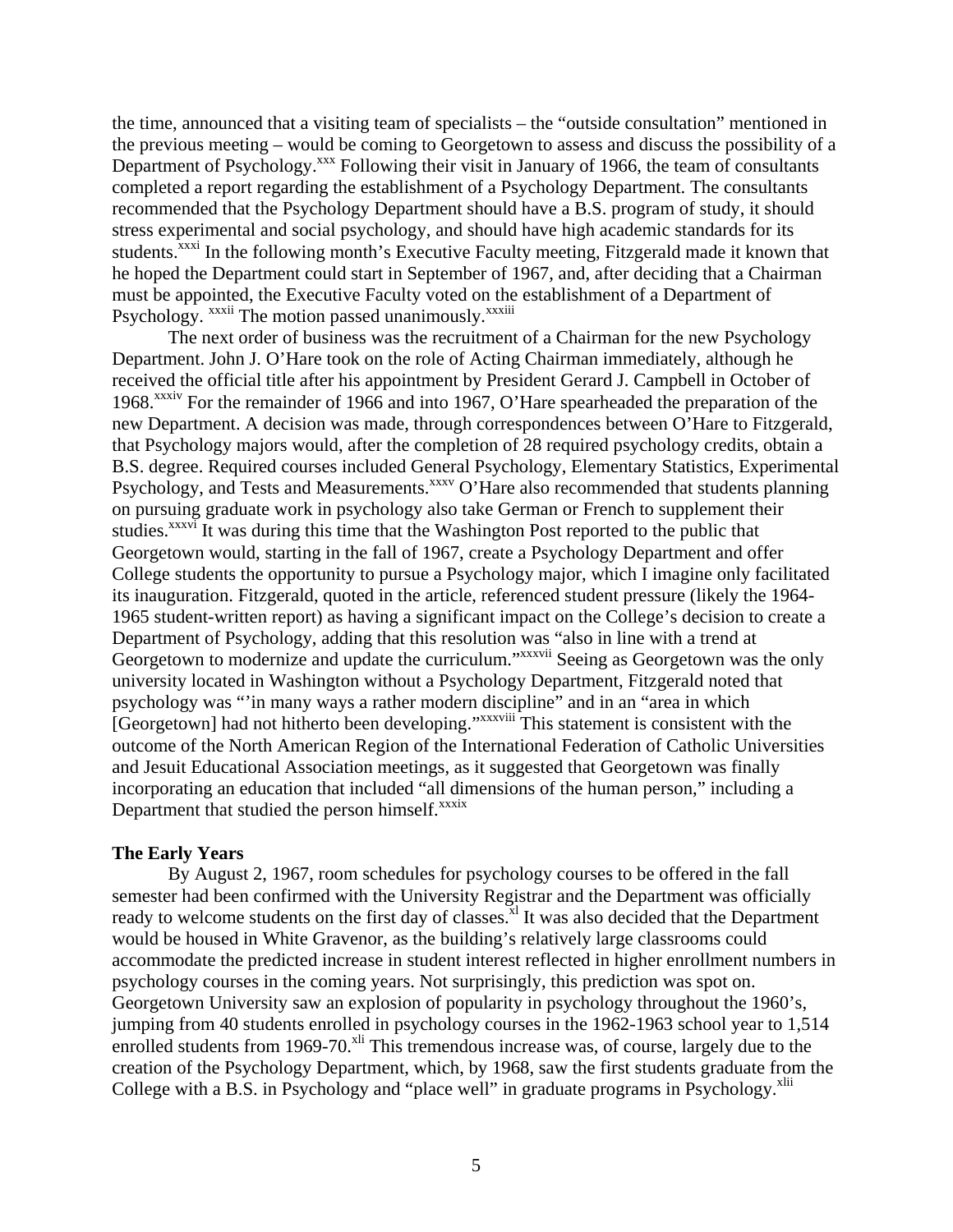By the end of the 1969-1970 academic year, Dr. J. Gilmore Sherman was nominated to become the new Department Chair starting in the fall semester.<sup>xliii</sup> Before his term ended, however, O'Hare wrote to Fr. Royden B. Davis, S.J., Dean of the College at the time, regarding the future of the Psychology Department. In his discussion of the role and scope of the Department from 1970-1975, O'Hare stated two directives. Firstly, the Department would maintain an undergraduate program of "high quality, wide diversity, and ready response to the felt needs of the majors as well as the other students in the [University]."<sup>xliv</sup> His instruction on this was unquestionably followed, as the Department continues to meet the needs of both Psychology majors and students enrolled in elective courses alike. The second of O'Hare's directives, however, was not as readily enacted. In order to remain competitive with other universities, O'Hare wrote that the Department should establish a Ph.D. program in Psychology by 1975.<sup>xlv</sup> While it did not occur within O'Hare's proposed time frame, the groundwork for a graduate program in Psychology at Georgetown would materialize by the year 1978.

### **Graduate Studies in Psychology**

Following O'Hare's recommendation, the faculty of the Psychology Department made moves to create a graduate program. The first Committee on Graduate Education was assembled in 1973 for the purpose of creating a graduate program, and, in 1978, ultimately submitted a proposal to install a program of study that would accept students in the fall of 1979.<sup>xlvi</sup> This proposal laid out the structure of the graduate program, listed the criteria that it must meet, spelled out requirements for admission and retention, and explained the rationale behind its foundation. On the basis of the "special nature of the program, the strong outside reviews, and the confidence of the Department," the Executive Council of the Graduate School, the Executive Vice President for Academic Affairs, and President Timothy Healy, S.J., ultimately supported the six-page document and the program welcomed its first graduate students in August of 1981.<sup>xlvii</sup>

Most notably, the structure of Georgetown's graduate program in Psychology was distinct from that which was offered at other institutions. Specifically, this new program did not follow a "conventional" path but would revived a more "traditional" method of achieving an advanced degree in Psychology.<sup>xlviii</sup> The standard path to a graduate degree at the time was to take "a five-course/term regimen," which was a curriculum that would have been "judged as preposterous on its face" by traditional education's standards, according to the authors of the proposal.<sup>xlix</sup> They sought to return the emphasis on graduate studies to the individual's capacity to teach himself, whereby instead of attending lectures in a classroom, the student would "work on the most vexing and abiding problems animating [the field]" in settings such as "the library, the laboratory, [and] the rooms of established scholars."l Aside from a two-semester, nine-credit course in Research Design and Quantitative Methods, the graduate program was designed on a tutorial basis, with one-on-one faculty and student sessions that allowed for "personal initiative, intellectual independence, and open resistance to busy-work."li

Students accepted to the program would receive an M.A. in Psychology after completing 30 credits and writing a Master's Essay, which had to be completed within four years.<sup>lii</sup> After the completion of 60 credits and a Doctoral Dissertation within a seven-year period, students would be awarded a Ph.D. in Psychology.<sup>liii</sup> Financial aid from the University was not offered to candidates, as the Committee noted that individuals in the program would have ample time to work and "little difficulty in earning enough to pay for their own educations."<sup>liv</sup> In order to capitalize on the intimacy inherent in the program's tutorial design, faculty members could take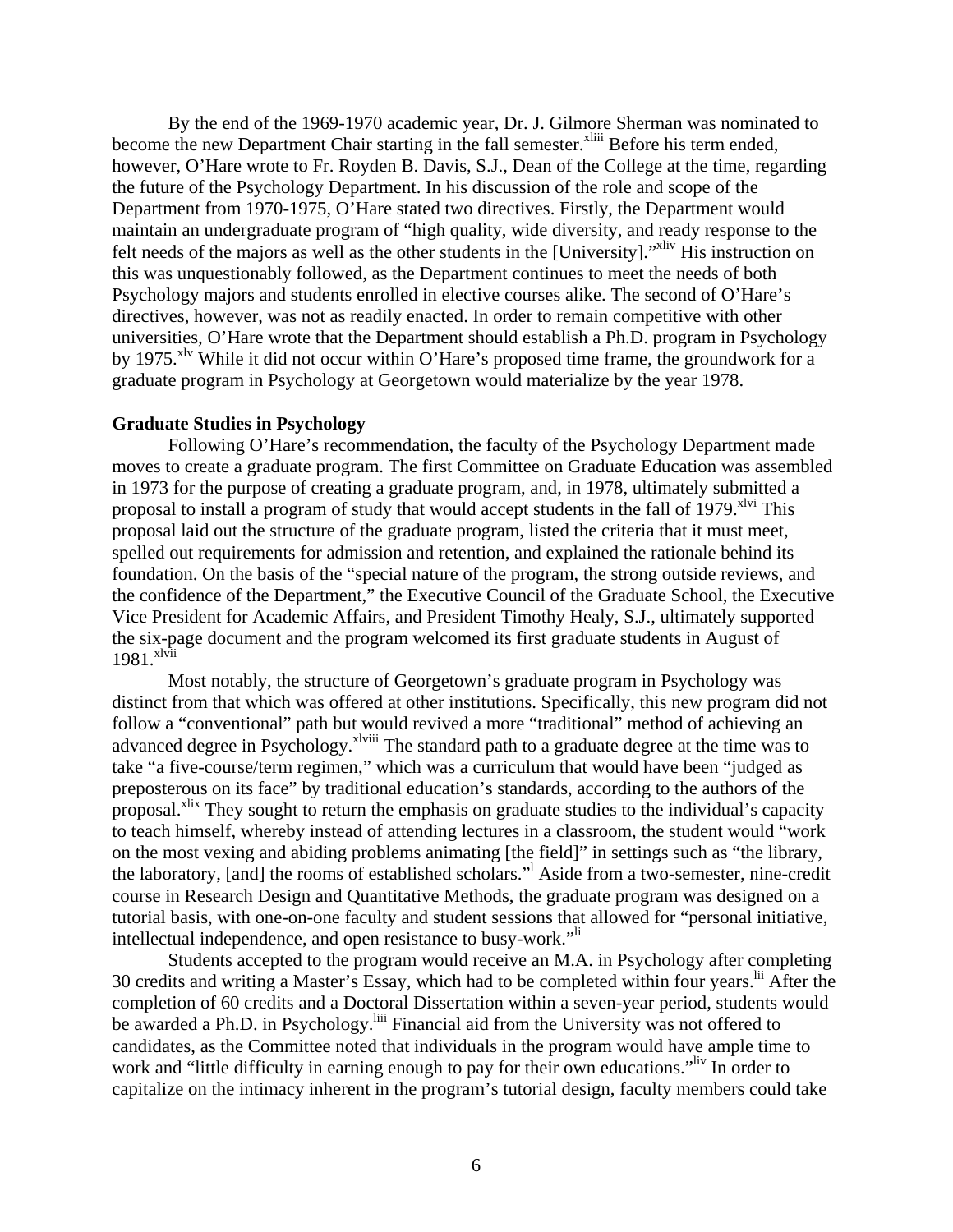on no more than two dissertations per year. All of these points, according to the authors of the proposal, would "give Georgetown a competitive edge" as it neared the 200<sup>th</sup> anniversary of its establishment.<sup>lv</sup>

After much "debate and discussion," the proposal was accepted and Georgetown's first graduate program in Psychology opened its doors in the fall of  $1981$ .<sup>lvi</sup> Admission to the program was highly selective, and in its first year, only 4% of applicants were accepted and received instruction by the then 12 full-time faculty members.<sup>Ivii</sup> Aside from taking the Graduate Examination and Doctoral Examination, these students did not have to take tests but were instead assigned grades based on the quality of their submitted work. This allowed for them to pursue "independently undertaken and completed projects, of an experimental or scholarly nature" as opposed to having to sit for traditional examinations.lviii Georgetown University's Self-Evaluation Report for the Middle States Association of Colleges and Universities stated that it would monitor and track the new program in its early years to ensure the quality of its students and their successes as well as its impact on the undergraduate program of study. I

In time, it became clear that the original graduate program's tutorial design was unviable. It was, quite simply, economically unsustainable to steer clear from the "conventional" path attacked in the 1978 proposal. Firstly, the anticipated ease with which accepted students would be able to pay for their education proved to be far from accurate. The lack of financial support placed the entirety of the burden to come up with appropriate funds for tuition on students. Those admitted to the program, then, were faced with the challenge of juggling their scheduled tutorials with professors, their coursework, and the hours at their jobs required to fund their program of study. Instead of taking the expected seven years to graduate with a doctoral degree, students were taking up to ten years to get through their requirements, which was not only more expensive but also delayed the onset of their careers in psychology.<sup>1x</sup> In addition to the obstacles that enrolled students had to face, it is also likely that prospective candidates turned down the opportunity to pursue graduate studies in Psychology at Georgetown for more affordable programs offered at other institutions. The old program admitted its last new students in 1998, and, in 2002, was replaced by a new and improved graduate course of study that is still in place today.<sup>lxi</sup>

As soon as Professor Deborah Phillips was recruited as Chair of the Department in 2000, she began working on the creation of a new graduate program in Psychology that was decidedly more conventional in terms of its structure and mode of operation. She and Professor Darlene Howard collaborated to develop a program in Developmental Science that ensured "state-of-theart graduate education" that reflected "exciting new intellectual and professional trends in the field."<sup>Ixii</sup> The new structure of the program would offer students either a Ph.D. in Psychology or a joint Ph.D. in Psychology and Masters in Public Policy (MPP) from the Georgetown Public Policy Institute. The final proposal for this program, published in January of 2002, overhauled the tutorial-style curriculum and replaced it with an entirely new program of study comprised of required core and concentration courses and elective courses, which totaled 49 credits in lieu of the former program's 60 credits.<sup>Ixiii</sup> It also outlined required projects and proposals, the nature of which varied depending on year of study, which were designed to supplement classroom work. Students had the choice of pursuing a concentration in either Lifespan Cognitive Neuroscience or Human Development and Public Policy. In a nutshell, the new program combined the emerging field of neuroscience with social and policy issues that offered students an "in-depth understanding of the historical and philosophical origins, the central issues, and the contemporary dilemmas that characterize the Developmental Sciences."<sup>Ixiv</sup>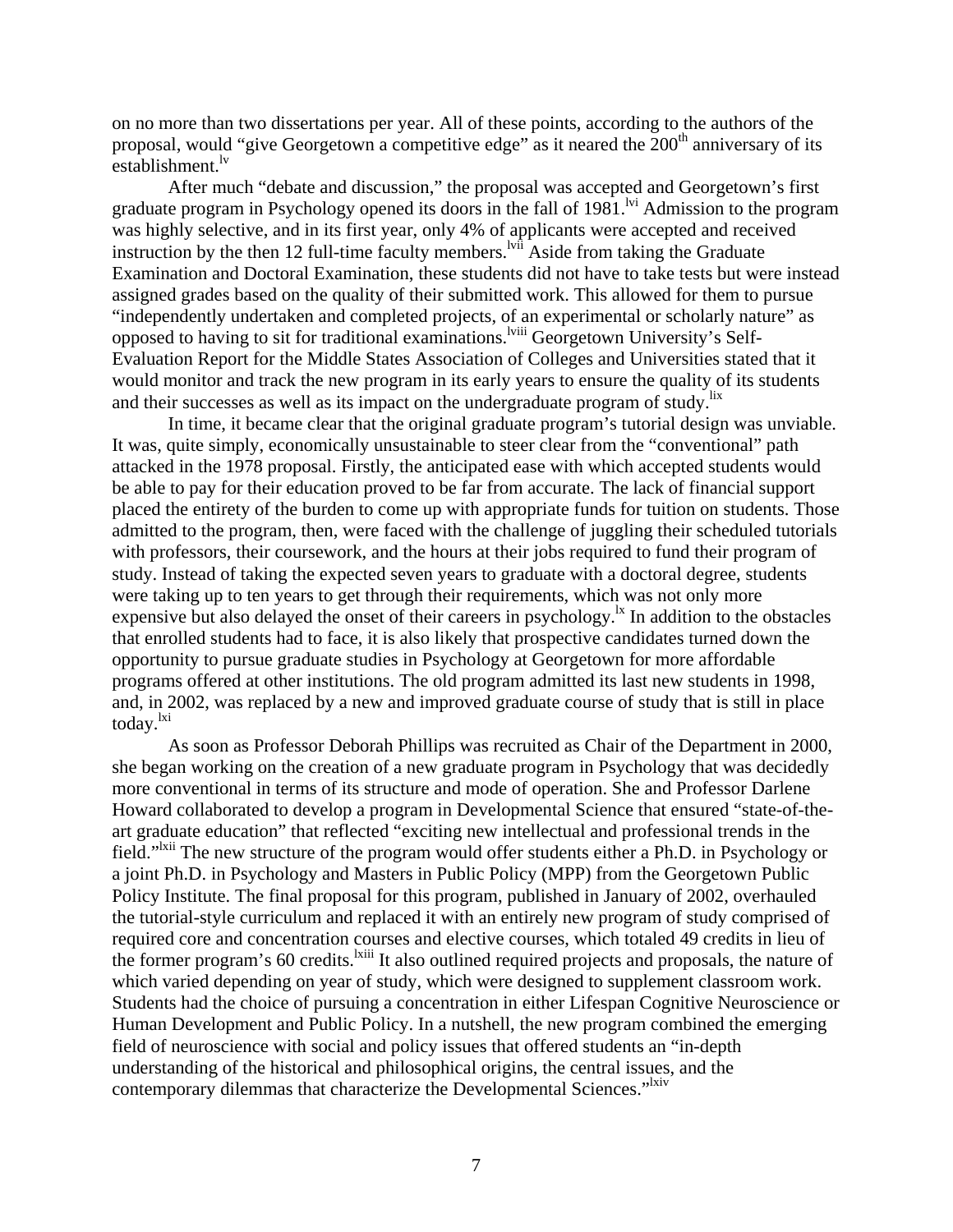The new program also improved financial support for admitted students, of which the proposal projected three or four applicants to be admitted per year.<sup>lxv</sup> In addition to three years of graduate training funded by predoctoral research proposals approved by the NIH and NSF (which was projected to be awarded to about half of the graduate students), the proposal stipulated that Georgetown University provide full funding for four graduate students in each year in the form of four-years of teaching assistantships and scholarships.<sup>1xvi</sup> This change was brought about as a result of the former graduate program's untenable system that "seriously harmed student recruitment, retention, and productivity."<sup>Ixvii</sup>

Another benefit of the new program outlined in the 2002 proposal was its design "to contribute to both the breadth and depth of the undergraduate program in psychology.<sup>"Ixviii</sup> This would be achieved by making graduate students responsible for being teaching assistants for undergraduate courses, teaching advanced seminars for majors, and acting as mentors for undergraduates wanting to get involved in research. More individualized attention could be given to the "2,800 to 3,000 undergraduate students" who were taught by the Department's full-time faculty. In fact, the ratio of faculty to majors at the time the proposal was written was 1/17.4, a statistic that demonstrated the fewer opportunities for direct involvement in small seminars, research, laboratories, and Honors programs for undergraduates.<sup>kix</sup> Graduate students would ameliorate these shortcomings by providing additional support for the faculty and facilitating learning opportunities within the Department.

# **A Psychology Curriculum at Georgetown**

Although the Department was not founded until 1967, psychology courses – at least in some capacity – had existed at Georgetown for quite some time. The first documented psychology class was offered in the 1891-1892 school year to senior students on the Honors track, although it was still very much rooted in philosophy in regards to the nature of the questions asked on the final examination and was categorized as Philosophy for the purposes of the College's course bulletin. $\frac{lxx}{l}$  In addition, as mentioned above, there were required courses in psychology in both the School of Nursing and the School of Business Administration. Psychology elective courses offered in the College, however, were listed as a division of Philosophy until the mid 1960's.

Interestingly, the 1966 College course bulletins revealed to the public that change was imminent before the Department was officially established. In the spring of 1966, Psychology appeared as a division of Philosophy as it had in years prior.<sup>1xxi</sup> However, in the course bulletin for the fall of 1966, Psychology was a separate listing, which suggests that the Registrar's office knew that talks of creating a Department were in the works despite the fact that its inception was not scheduled until August of the following year.<sup>lxxii</sup> Additionally, the course offerings in psychology changed drastically between the fall semesters of 1966 and 1967. Only three psychology courses were offered in the fall of 1966: Basic Psychology (a general psychology class), Developmental Psychology, and Psychostatistics. Just one year later, the psychology classes listed in the undergraduate bulletin expanded to include Abnormal Psychology, Elementary Statistics, Psychology of Adolescence, Experimental Psychology: Motivation and Learning, and a seminar in Current Psychological Literature.<sup>lxxiii</sup> From 1967 onward, the Department continued to grow its course offerings and, although specific courses – especially smaller classes– have come and gone over the years, the overall number of classes available to students has steadily increased since the major was introduced.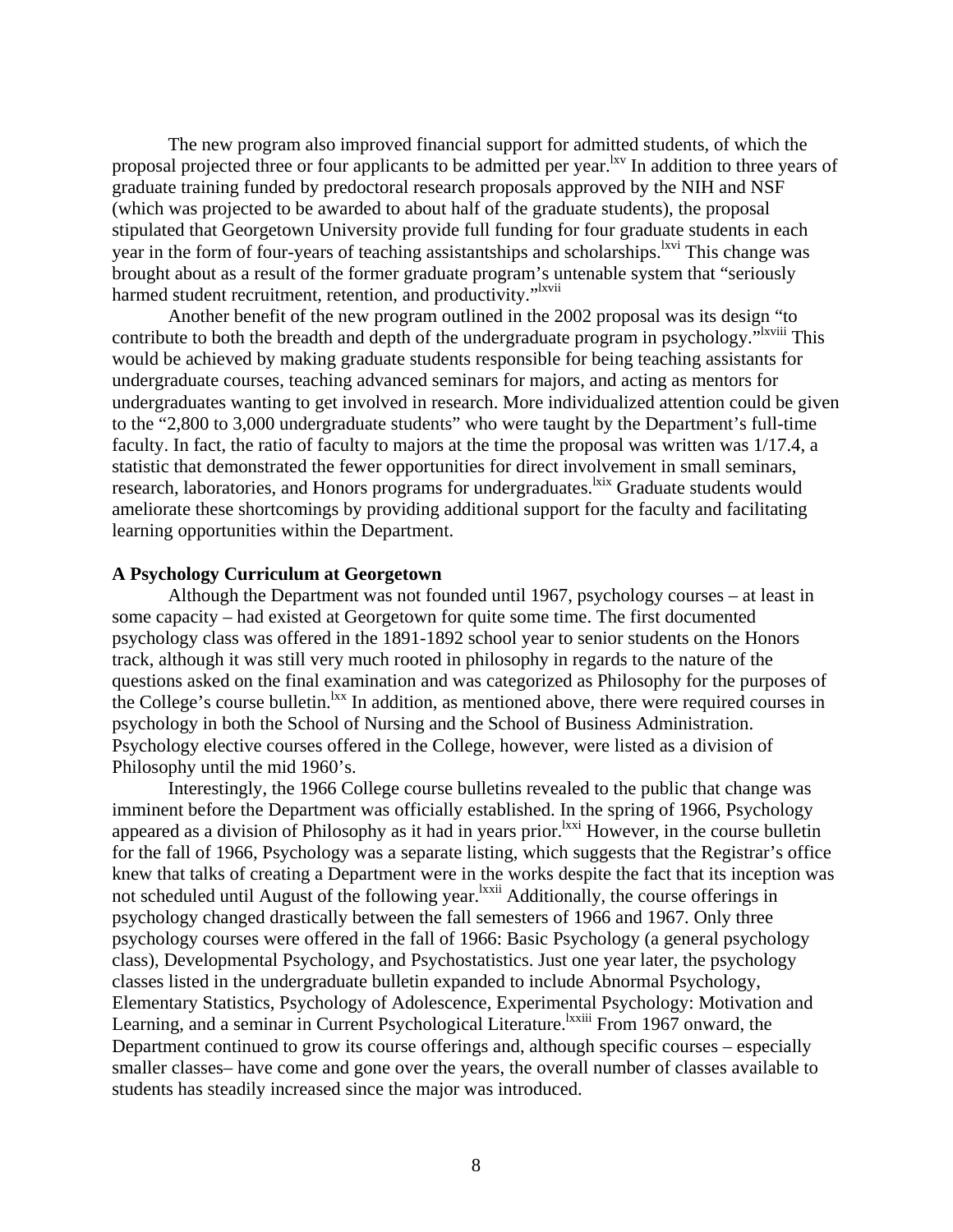The requirements for a major in Psychology have also shifted over time. In the 1980- 1981 academic year, students on the major track were subject to completing General Psychology, a full-year course in General Experimental Psychology, and Psychological Statistics.<sup>lxxiv</sup> At the time, both General Psychology and General Experimental Psychology were offered as 4-credit courses which, when counted with the Psychological Statistics requirement, totaled 15 credits. In addition, these students were required to take seven elective courses (most of which were three credits). At least one of these electives had to be completed in each of the four major areas, which were defined as Advanced General Psychology, Personality and Clinical Psychology, Social Psychology, and Experimental Psychology.<sup>lxxv</sup> Students also had to take Introductory Biology and "four additional courses in science and/or mathematics" in order to successfully complete the major.<sup>lxxvi</sup> Altogether, obtaining a Psychology major at Georgetown during this time mandated the completion of no fewer than 36 credits in the Psychology Department and at least 15 credits in the math and sciences.

However, just ten years later, the major requirements looked radically different. The 15 credits required in math and science had been eliminated entirely. Although General Psychology and Research Methods and Statistics were still necessary to complete the major, they were offered as 3-credit classes. <sup>Ixxvii</sup> Furthermore, Experimental Psychology had disappeared from the core requirements and was offered instead as an elective within the Department. An additional 3 credit elective course was required of majors, raising the number of necessary electives from seven to eight.<sup>Ixxviii</sup> As had been the case in previous years, a Psychology major had to take at least one course in each of the listed major areas, although there were now four such areas. Students had to take at least one elective course in Advanced General Psychology, Personality/Clinical Psychology, and Social Psychology and at least two classes in Experimental Psychology. Lastly, Psychology majors at the turn of the decade were also subject to fulfilling a research credit in conjunction with an elective of their choice. To graduate in the year 1990 with a major in Psychology meant a student had successfully completed 31 credits in the Psychology Department.

These considerable changes in major requirements did not occur without explanation. In fact, this shift coincides with a revision in the required curriculum to obtain a Psychology degree. The Department of Psychology, when it officially opened its doors in August of 1967, offered majors a B.S. in Psychology. This course of study had been recommended by external reviewers and cited extensively as the best decision for future majors well before the Department's creation, as evidenced by numerous official reports and Executive Faculty meeting minutes in the early to mid-1960's.<sup>Ixxix,lxxx</sup> As a side note, prior to the Department's official founding, students graduating with a degree in Psychology "by special permission" as well as certain members of the class of 1968 were awarded an A.B. degree.<sup>1xxxi</sup> However, this was the last cohort to graduate with a Bachelor's of Arts in Psychology and, by the 1967-1968 academic year, the 71 students enrolled in the College as Psychology majors intended on completing a B.S. by the end of their four years at Georgetown.<sup>Ixxxii</sup>

Not long after the B.S. track of study was introduced, students started issuing a series of formal complaints regarding the abundance of science requirements they were required to take in order to obtain a Psychology degree. In the earliest published objections, students took a stand against the physics requirement that existed for majors in the early 1970's, demanding a meeting with the Department Chair to defend his decision to impose such "irrelevant" prerequisites on Psychology majors.<sup>1xxxiii</sup> Although the physics requirement was eliminated soon thereafter, the widespread opposition of students to the stringent, credit-heavy curriculum for Psychology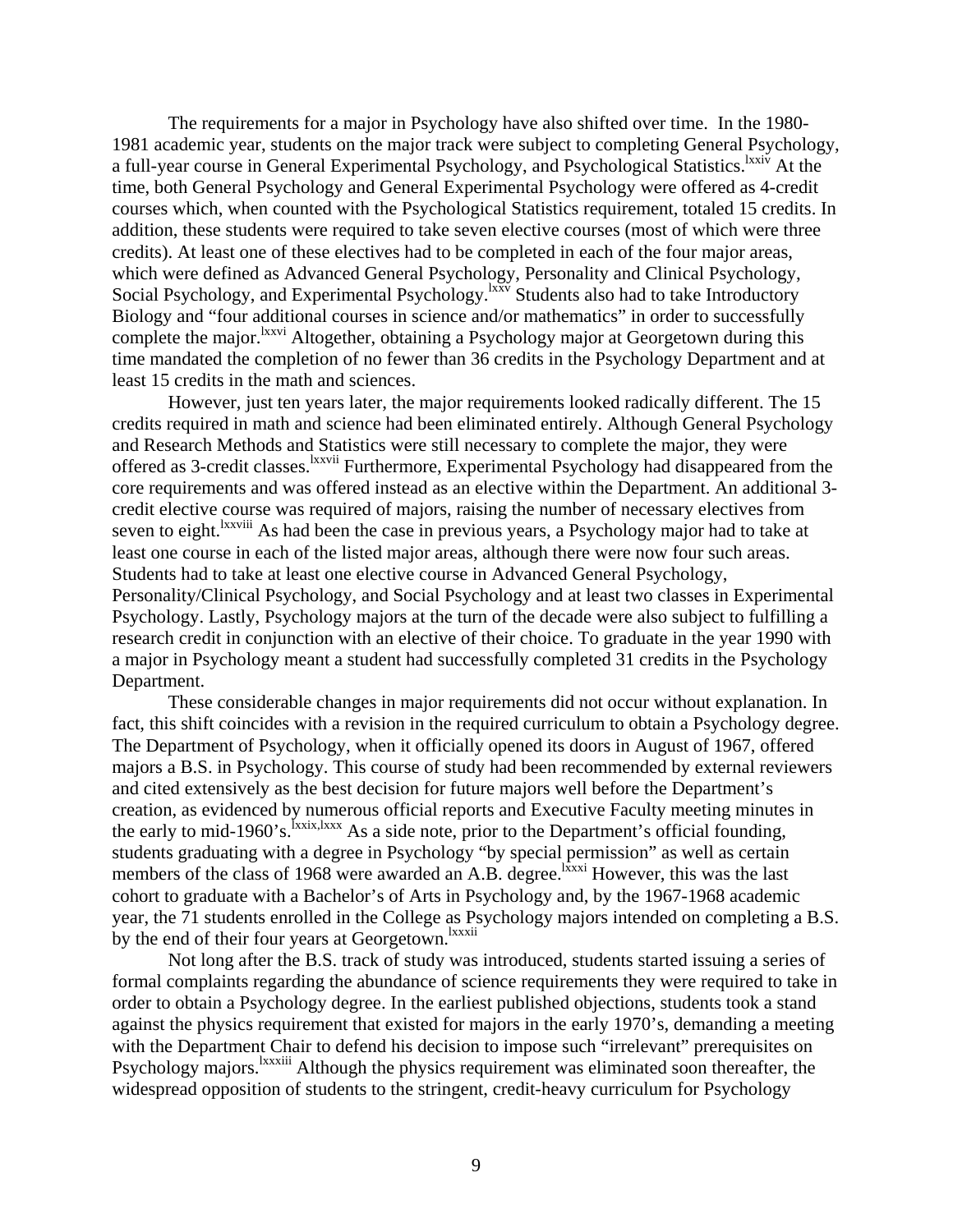majors was brought to the attention of President Robert J. Henle in the Dean's Annual Report of 1968-1969. In this document, Fr. Royden B. Davis noted there was "growing student feeling that both a B.S. and an A.B. degree in Psychology should be available at Georgetown."<sup>Ixxxiv</sup> Ostensibly, this feeling continued to grow for the following 20 years until, in the fall of 1988, students were able to pursue an A.B. in Psychology.

The decision to offer an A.B. degree was driven not only by Psychology majors but also by members of the Department. Professor Darlene Howard, who began her career at Georgetown in 1973, cited this shift as one of the most major ways the Department has changed over the years. She remembered that, in addition to the number of requirements, one of the primary reasons the course of study was modified was because the faculty "thought the Department needed to grow."<sup>Ixxxv</sup> With the transition from B.S. to A.B., the Department accomplished its goal of growth, experiencing "an influx of new majors" in the late 1980's into the early 1990's.<sup>Ixxxvi</sup> According to Professor Howard, this had its pros and cons. Increased student interest led to an expansion in the Department, and talented new hires in the early 1990's, like Professor Mann, were brought on board in response to the explosion in psychology course popularity among undergraduates. The flipside to increased enrollment was the loss of smaller, more intimate courses. "In a way, we got too much of what we were looking for," recalled Professor Howard, as course enrollment became so high that classes with traditionally lower enrollment were soon filled to capacity with Psychology majors.<sup>lxxxvii</sup> Despite this slight disadvantage, however, the Department "has really adapted well to change while keeping its fundamental commitment to education."<sup>Ixxxviii</sup> An example of this can be seen in the introduction of mediumsized, courses at the 200-level to "complement the large 100-level lecture courses so students could have more opportunities for engaging in projects."<sup>Ixxxix</sup>

A Psychology major in the College today faces yet a third markedly different course of study than did students before the millennium. Although 31 credits are still required to complete the major, their allocation within the Department is different.<sup> $xc$ </sup> The only requirement outside of the Department is Probability and Statistics (which is offered in the Math Department). The remaining 28 credits include General Psychology, a 4-credit Research Methods and Statistics class, two seminar courses, three core courses and two electives. Among the three required core courses, one must be taken within each of three designated areas of study, which mark the most distinct departure from earlier psychology curriculums at Georgetown. The first designated area of study is Conceptual and Developmental Foundations, which includes courses relating to human development and philosophy. The second area is a combination of Social and Personality and houses courses about cultural and community psychology. Lastly, students must take at least one course in the Cognitive and Biological Basis category, in which classes pertaining to learning, physiological psychology, and neuroscience can be found. In this way, the current academic track for Psychology majors is designed so that students "receive a strong foundation in research methods for the social sciences while enjoying the flexibility to choose from three different areas of study."<sup>xci</sup>

### **The Future of Psychology at Georgetown**

It is critical to note that, much like the evolution of Georgetown's curriculum to ultimately include a Department of Psychology, the Department itself has altered its program of study over the years as a consequence of both internal and external motivations. For example, internally, both student and faculty interest was a driving force for the transition from a B.S. to a B.A. degree. Externally, the Department's course offerings since its foundation have also, to an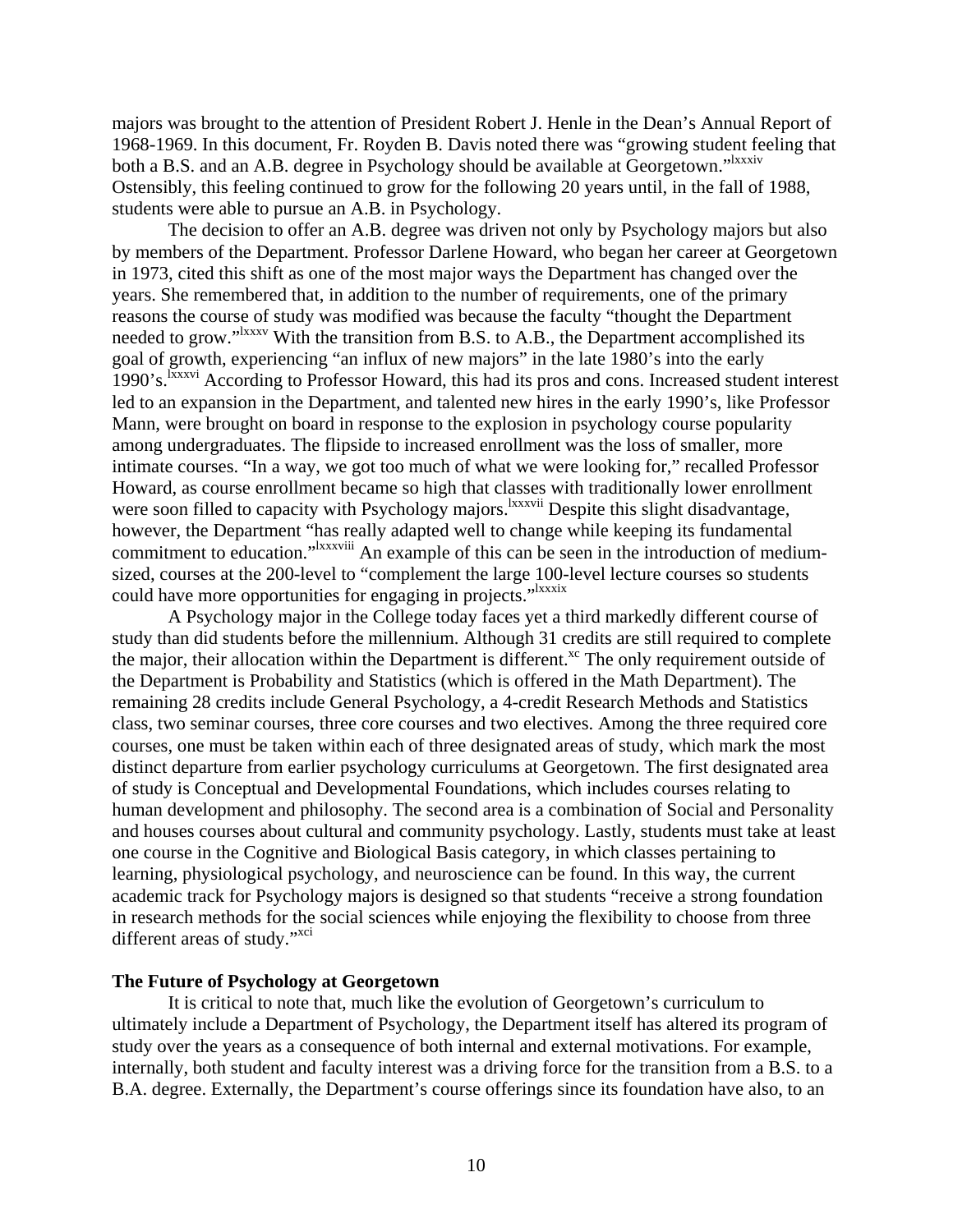extent, reflected the field at large, shifting from an earlier emphasis on behaviorism to the discipline's relatively recent fascination with neuroscience. Since its inception through the present day, the argument can be made that the Department's curriculum corresponds to the nature of the field outside the front gates. However, the Psychology Department faculty at Georgetown "is at an interesting place right now, allowing for a diversity of methodologies and philosophies" that do not necessarily mirror the general direction of the field.<sup>xcii</sup> Current faculty members vary tremendously in their particular research interests, some of which are rooted in traditional philosophies while others focus more on recent technologies that provide insights on brain activation and structure. The question, then, becomes whether psychology at Georgetown will maintain its unique character or whether it will take on an identity that closely parallels the field at large. In other words, what will the Psychology Department look like in years to come? This paper has explored, in depth, the institutional history of psychology at Georgetown; with this in mind, can we confidently make predictions about its institutional future?

Of the ten current full-time faculty members I interviewed, all ten cited the emergence of neuroscience as the most significant way that psychology as a discipline had changed since joining the Psychology Department. "Talking about the brain used to be unheard of in a behavioral paper," said Professor Abigail Marsh, "but now there is more cross-talk and the brain is seen as an incredibly important part of psychology."<sup>xciii</sup> Professor Howard agreed, "In general, today, there is more and more of an influence of neuroscience on psychology in almost every area."xciv Understandably, the increased emphasis of neuroscience has made the field even more interdisciplinary. According to Professor Deborah Phillips, the growing influence of neuroscience has made psychology even more of a collaborative field in which experts "are poised to answer deeper questions than ever before."<sup>xcv</sup> And, consistent with the increasing influence of neuroscience on the discipline, many of Georgetown's course offerings have followed suit. "Recently, the Department has become geared towards neuroscience, which is incorporated into courses and research here more and more," said Professor David Crystal.<sup>xcvi</sup> In this way, the Department of Psychology at Georgetown emulates the character of the discipline at large. The most recent Departmental self study even goes as far as to paint neuroscience as one of "the most exciting areas of psychological science [because] researchers are crossing disciplinary boarders and escaping traditional boundaries."<sup>xcvii</sup>

However, faculty members were split in regards to whether this shift in direction towards neuroscience is a positive change. "The study of psychology should be person-centered, and neuroscience is not person-centered," insisted Professor James Lamiell, who is also the current Department Chair.<sup>xcviii</sup> "Neuroscience has a stronger grip on the discipline, but the two are different things," he contended. Professor Moghaddam similarly maintained that neuroscience "should not dominate the future of psychology," arguing that its "role in the field is a matter of interpretation: I believe in another thirty years, psychologists will look back to contemporary interpretations of neuroscience research in the same way we now look back at behaviorism in the  $20<sup>th</sup>$  century, as a huge mistake."<sup>xcix</sup> These two professors, though, make up the minority (within the group of professors I interviewed) who believe that neuroscience should not firmly plant its roots in psychology.

On the more enthusiastic side, proponents of neuroscience's increasing presence and influence in psychology include Professors Phillips, Marsh, Mann, Howard, and Crystal. "I think it's a wonderful change," remarked Professor Crystal, adding that neuroscience "is where things need to go." Professor Janet Mann was also of the opinion that "the field [of psychology] is still person-centered because the psyche is very much a part of neuroscience."ci Along those same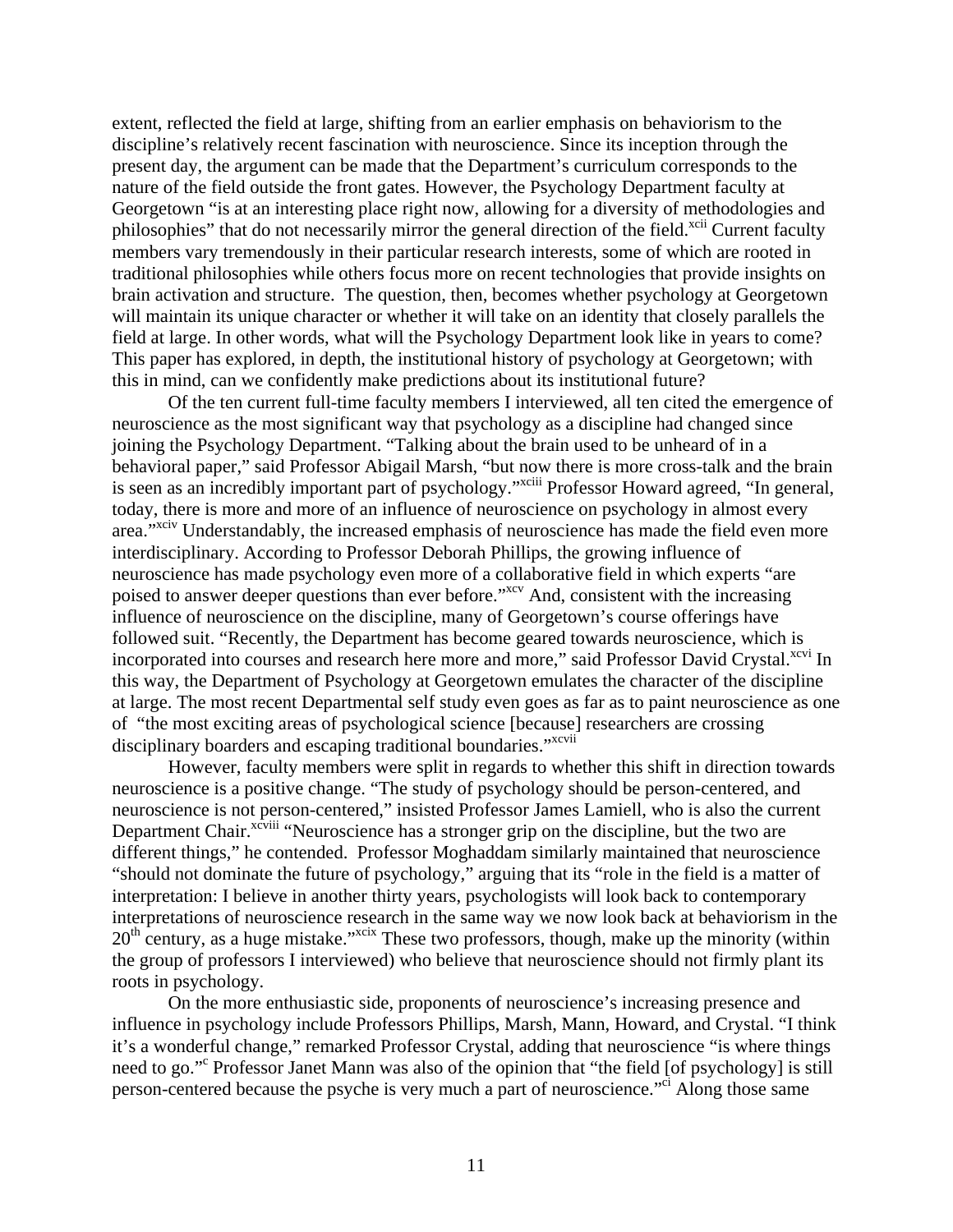lines, Professor Marsh emphasized the importance of a comprehensive understanding, stating, "To fully understand anything means understanding all the levels of it, and neuroscience is definitely one [of those levels]."<sup>cii</sup> Professor Howard expressed her views on the matter, claiming, thanks to neuroscience, psychology has grown its understanding of neural bases of the mind and behavior in general.<sup>ciii</sup> When asked if she thought neuroscience was just a fad, Professor Howard shook her head and replied confidently, "Neuroscience is here to stay."<sup>civ</sup>

Still others in the Department have a mixed attitude about the role of neuroscience in contemporary psychology. Professor Yulia Chentsova-Dutton welcomes the increased emphasis on neuroscience, but cautioned that it should be offset by other sub-disciplines of psychology. "Our Department is more neuroscience-y and quantitative in flavor now," she said.<sup>cv</sup> However, she noted that Georgetown's Psychology Department is unusual in that, compared to many institutions, it still, to some extent, maintains a qualitative focus.<sup>cvi</sup> Professor Steven Sabat held the same opinion, contending that there is "much more room for narrative and talking about what's happening with people rather than just trying to convert everything into quantitative data" at Georgetown.<sup>cvii</sup> However, since joining the Department in 1975, Sabat noted that neuroscience is much more present in both the field at large and within the Department. He made it clear that he did not believe neuroscience should be more dominant than any of the other sub-disciplines, reassuring me that, although neuroscience certainly takes an interesting perspective, "there are still 360 different ways to see an elephant."<sup>cviii</sup> Professor Jennifer Woolard took a more guarded stance on the subject, calling neuroscience a "mixed blessing for the field."<sup>cix</sup> She said the study of neuroscience is a net positive in the sense that it has sparked "incredibly important work and understanding within psychology" and has made a positive contribution in giving psychology more "hard science credibility," but believes there is overall too much authority given to neuroscience.<sup>cx</sup> "Our attention as a discipline has tilted too far to the brain and neuroscience," she warned, "and it needs to swing back to a greater balance."<sup>cxi</sup>

The question of identity remains at the forefront of these concerns. Some faculty members believe that Georgetown, in relation to its peer institutions, is less focused on neuroscience and adheres to a more qualitative and philosophical basis.<sup>cxii</sup> The broader field, however, is going in a different direction. Professor Chentsova-Dutton explained the overriding challenge during our interview. "It's exciting that the field is growing in this way, but it also means the old and very much cherished identity of the Department is changing," she said. "There is a group of faculty that might be retiring in the next few years. This means that the identity of psychology at this school will change quite dramatically, and we're trying to plan for it and around it. It is really a question of to what extent we want to grow the old tradition or let it disappear at Georgetown."<sup>cxiii</sup>

Regardless of the apparent divide in regards to the emergence of neuroscience and its implications, the Department of Psychology united to produce a plan for the future of the discipline within the front gates. In its 2012 self study, the Psychology Department put forth projections for its future. In addition to continuing to provide its students with a high quality education, there are plans to improve both the undergraduate and graduate experience in psychology. More undergraduate classes will be offered, especially those designed for majors, requiring an increase in the number of faculty members.<sup>cxiv</sup> In addition, courses offered in the future will include a policy aspect and will involve undergraduate students more directly in research training.<sup>cxv</sup> Students at the graduate level will also benefit from the Department's plans to develop in the future. Plans to introduce a third track in cultural and social psychology to the Ph.D. program, as well as to expand the two preexisting graduate tracks, are in the works.<sup>cxvi</sup>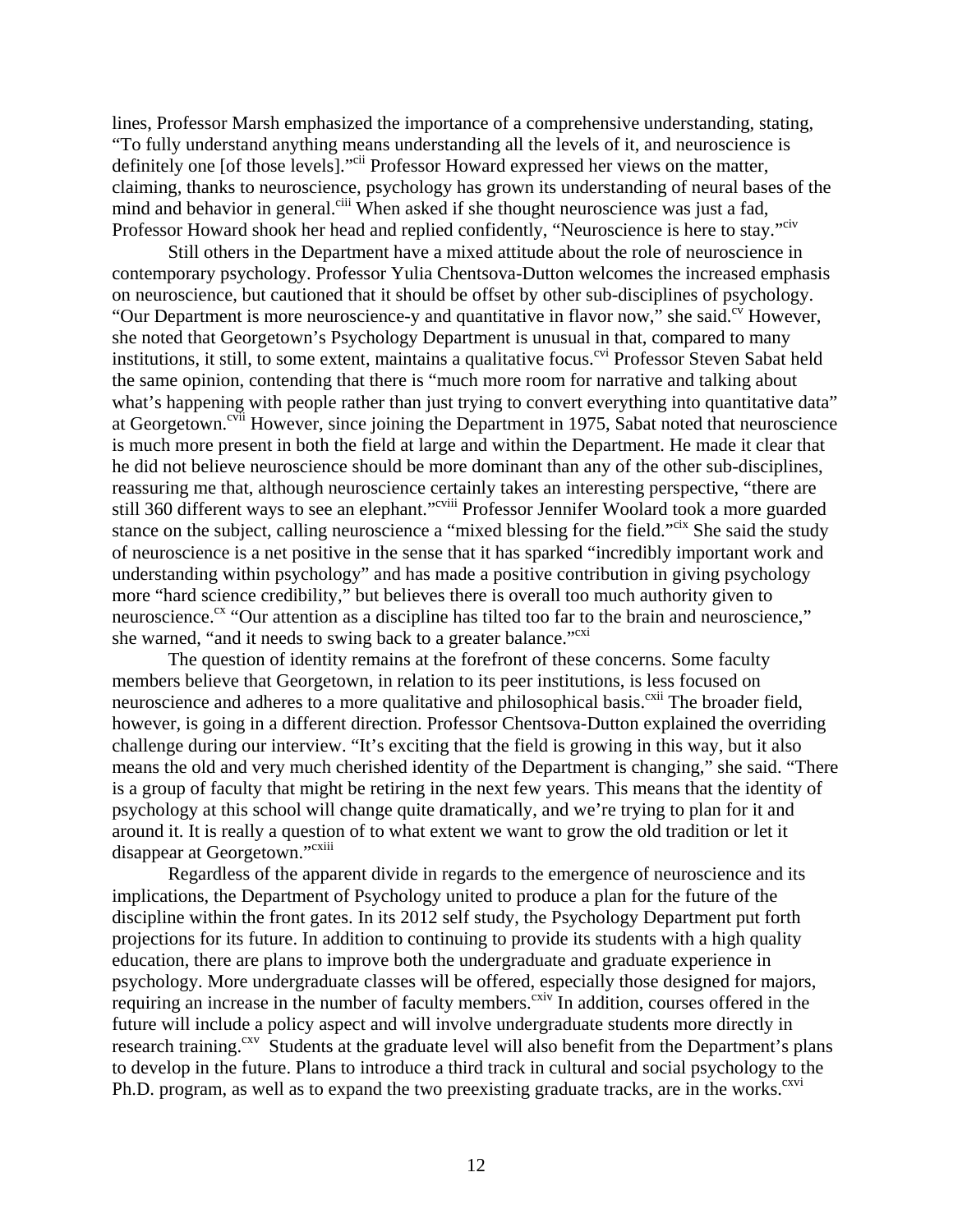This expansion would subsequently provide extra support to the undergraduate education, as the increased enrollment of graduate students would ostensibly assist in teaching and mentoring undergraduates.

All in all, the future of psychology at Georgetown looks bright. Considering the tremendous growth the Department of Psychology has experienced since its official founding in 1967, it is safe to assume that psychology will continue to thrive as a course of study at Georgetown University. The accomplishments and passion of the faculty members coupled with the subject's widespread popularity of amongst students has positioned psychology as an academic staple both within the front gates and in the broader educational community. Professor Crystal, who has been teaching at Georgetown since 1994, put it in very simple terms. At the conclusion of our interview, I asked him if there was anything else he could add that would be potentially helpful to my project. "Overall, the Department has improved and expanded in a very promising way," he told me.<sup> $\frac{c}{x}$ vii Then he paused for a moment, giving me the impression that our</sup> interview was finished. As I stood up to thank him for his time, he extended his hand, adding with a knowing smile, "And I can only think that this growth and expansion will continue into the future."<sup>cxviii</sup>

# **Notes**

 $\overline{a}$ 

<sup>i</sup> "Georgetown College Mission Statement and History," Georgetown University, accessed January 28, 2013. http://college.georgetown.edu/about/mission-statement-and-history/.<br>
<sup>ii</sup> Dorothy M. Brown, "Learning, Faith, Freedom, and Building a Curriculum: Two

Hundred Years and Counting," in *Georgetown at Two Hundred: Faculty Reflections on the University's Future*, ed. William C. McFadden (Washington, D.C.: Georgetown University Press, 1990), 81.

iii Georges Gusdorf, "L'avenement des sciences humaines au siecle des lumieres," (Paris: Payot, 1973), 97.

<sup>iv</sup> Brown, "Learning, Faith, Freedom, and Building a Curriculum," 82.

 $\rm v$  Ibid., 80.

 $v$ <sup>i</sup> Ibid., 81

vii *Catalogue of the College, 1905-1906,* 40-41.

viii Brown, "Learning, Faith, Freedom, and Building a Curriculum," 83.

 $\frac{ix}{b}$  Ibid., 84.

 $x$  Ibid., 85.

 $x$ i Ibid., 85.

 $xii$  Ibid., 88.

xiii Ibid., 88.

<sup>xiv</sup> "Statement on the Distinctive Characteristics of Jesuit Higher Education," in *Guidelines for Jesuit Higher Education: The Consensus Statements, Recommendations, and Committee Reports of the J. E. A. Denver Workshop on Jesuit Universities and Colleges: Their Commitment in a World of Change,* ed. Eugene E. Grollmes, SJ. (Washington, D.C.: Jesuit Educational Association, 1969), 9.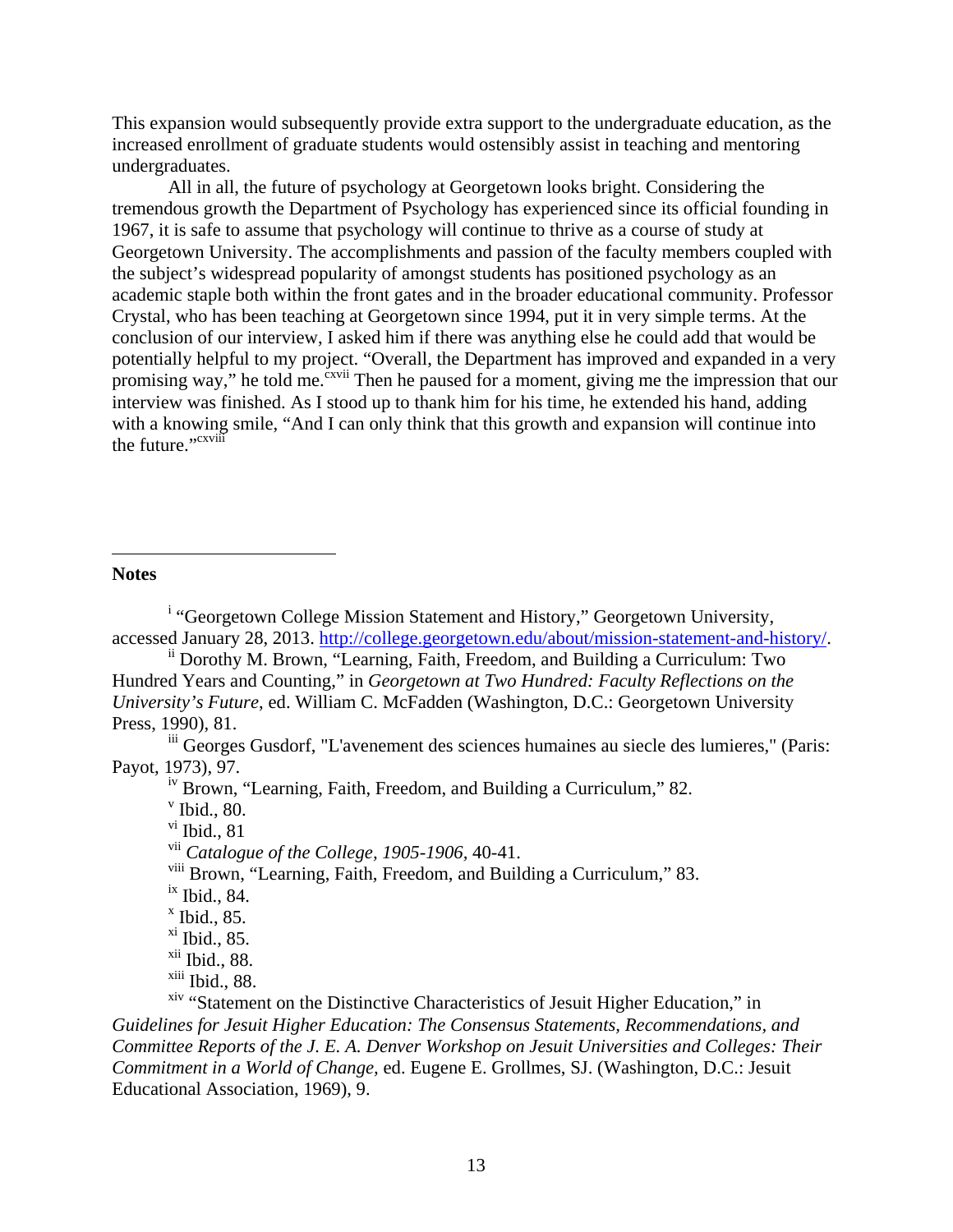xv Brown, "Learning, Faith, Freedom, and Building a Curriculum," 91.

xvi *Georgetown University: Perspectives and Problems: A Self-Study*, 1971, 73.

xvii Minutes from Executive Faculty Meeting of December 10, 1963, CAS Records 1963- 1964, Georgetown University Archives.

 $x$ <sup>viii</sup> Ibid.

xix Thomas R. Fitzgerald, S.J., "A Report on the College of Arts and Sciences," October 7, 1968, CAS Records, Georgetown University Archives, 9.<br><sup>xx</sup> Ibid.

xxi Ibid.

xxii Majors' Board Subcommittee of 1964-1965, "A Report Concerning A Psychology Department At Georgetown," CAS Records, Psychology 19:13, Georgetown University Archives.

xxiii Ibid.

xxiv "Department of Psychology Timeline," Fordham University, accessed April 26, 2013, http://www.fordham.edu/academics/programs\_at\_fordham\_/psychology\_departmen/department\_

history/timeline\_48779.asp. xxv Jim Larson (Psychology Department Chair of Loyola University Chicago), e-mail message to author, May 3, 2013.

xxvi Ellen Winner (Psychology Department Chair of Boston College), e-mail message to author, May 2, 2013.

<sup>xxvii</sup> Majors' Board Subcommittee of 1964-1965, "A Report Concerning A Psychology Department At Georgetown," CAS Records, Psychology 19:13, Georgetown University Archives.

xxviii Thomas R. Fitzgerald, S.J., "A Report on the College of Arts and Sciences," 9.

xxix Minutes from Executive Faculty Meeting of November 11, 1965, CAS Records 1963-1964, Georgetown University Archives.<br><sup>xxx</sup> Minutes from Executive Faculty Meeting of December 16, 1965, CAS Records 1963-

1964, Georgetown University Archives.

xxxi Minutes from the Third Executive Faculty Meeting of 1965-1966, CAS Records

1963-1964, Georgetown University Archives.

xxxii Ibid.

xxxiii Ibid.

xxxiv Memo from President Gerard J. Campbell to J.J. O'Hare, October 22, 1968,

Psychology 18:21, CAS, Georgetown University Archives.<br><sup>xxxv</sup> Memo from J.J. O'Hare to Thomas R. Fitzgerald, November 7, 1966, Psychology 19:1. CAS, Georgetown University Archives.

xxxvi Ibid.

xxxvii Martin Weil, "GU Plans a Psychology Dept.," *The Washington Post*, August 25,

1966.

xxxviii Ibid.

xxxix "Statement on the Distinctive Characteristics of Jesuit Higher Education," in *Guidelines for Jesuit Higher Education*, 9.

xl J.J. O'Hare to John Quinn, August 2, 1967, Psychology 19:1, CAS, Georgetown University Archives.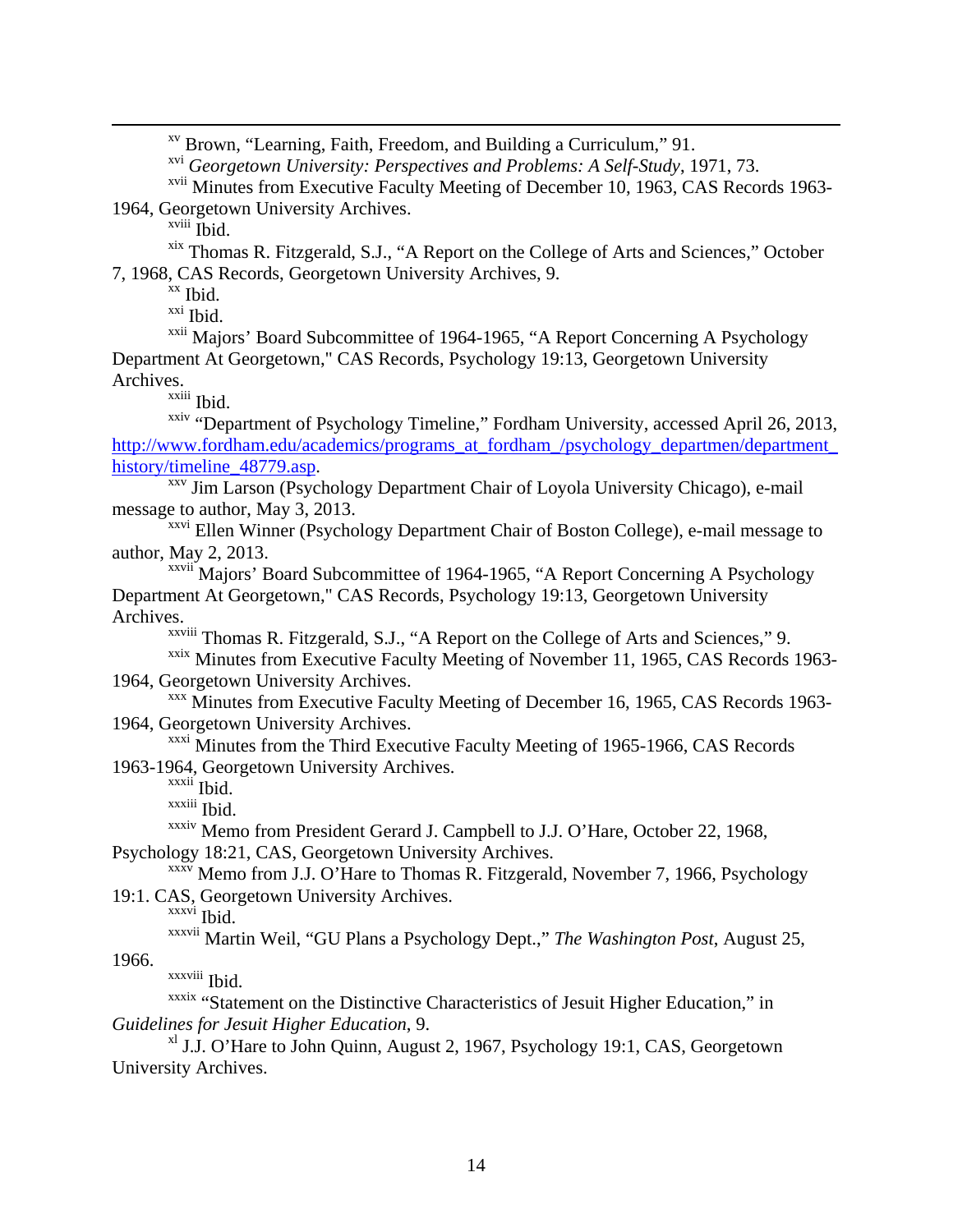<sup>xli</sup> J. Gilmour Sherman to Rev. Royden B. Davis, S.J., October 15, 1970, Psychology 18:21, CAS, Georgetown University Archives. <sup>xlii</sup> Royden B. Davis, S.J., "Report to the Faculty on the Progress of the College of Arts and Sciences," October 7, 1968, CAS Records 1966-1968, Georgetown University Archives, 2. xliii Minutes from Psychology Departmental Staff Meeting, May 7, 1970, Psychology 18:21, CAS, Georgetown University Archives. xliv Memo from J.J. O'Hare to Rev. Royden B. Davis, May 13, 1970, Psychology 18:21, CAS, Georgetown University Archives.  $x^{\text{iv}}$  Ibid. xlvi The Committee on Graduate Education, "PROPOSAL: A Ph.D. Program in Psychology 1978," Psychology 19:5, CAS, Georgetown University Archives. xlvii Psychology Graduate Program Committee, "Revised Graduate Program in Developmental Science," January 8, 2002. x<sup>1viii</sup> The Committee on Graduate Education, "PROPOSAL: A Ph.D. Program in Psychology 1978."  $x$ lix Ibid.  $<sup>1</sup>$  Ibid.</sup>  $\overline{\text{li}}$  Ibid. lii Ibid. liii Ibid. liv Ibid.  $\frac{1}{v}$  Ibid. lvi Psychology Graduate Program Committee, "Revised Graduate Program in Developmental Science." lvii Self-Evaluation Report for the Middle States Association of Colleges and Schools, October 1981, CAS Records 1969-1971, Georgetown University Archives, 82. lviii Ibid. lix Ibid., 83.  $\frac{dx}{dx}$  Lamiell, James T. Interview by author. Personal interview. Washington, D.C., February 6, 2013. <sup>1xi</sup> James Lamiell T. (Psychology Department Chair of Georgetown University), e-mail

message to author, April 9, 2013.

<sup>1xii</sup> Psychology Graduate Program Committee, "Revised Graduate Program in Developmental Science."

<sup>lxiii</sup> Ibid.

lxiv Ibid.

 $\frac{lxv}{l}$  Ibid.

lxvi Ibid.

lxvii Ibid.

lxviii Ibid.

lxix Ibid.

**lxx** *Georgetown College Examination Questions, November 12 1891-June 1892*, CAS, Georgetown University Archives.

lxxi *Georgetown University Undergraduate Bulletin*, Spring 1966.

lxxii *Georgetown University Undergraduate Bulletin*, Fall 1966.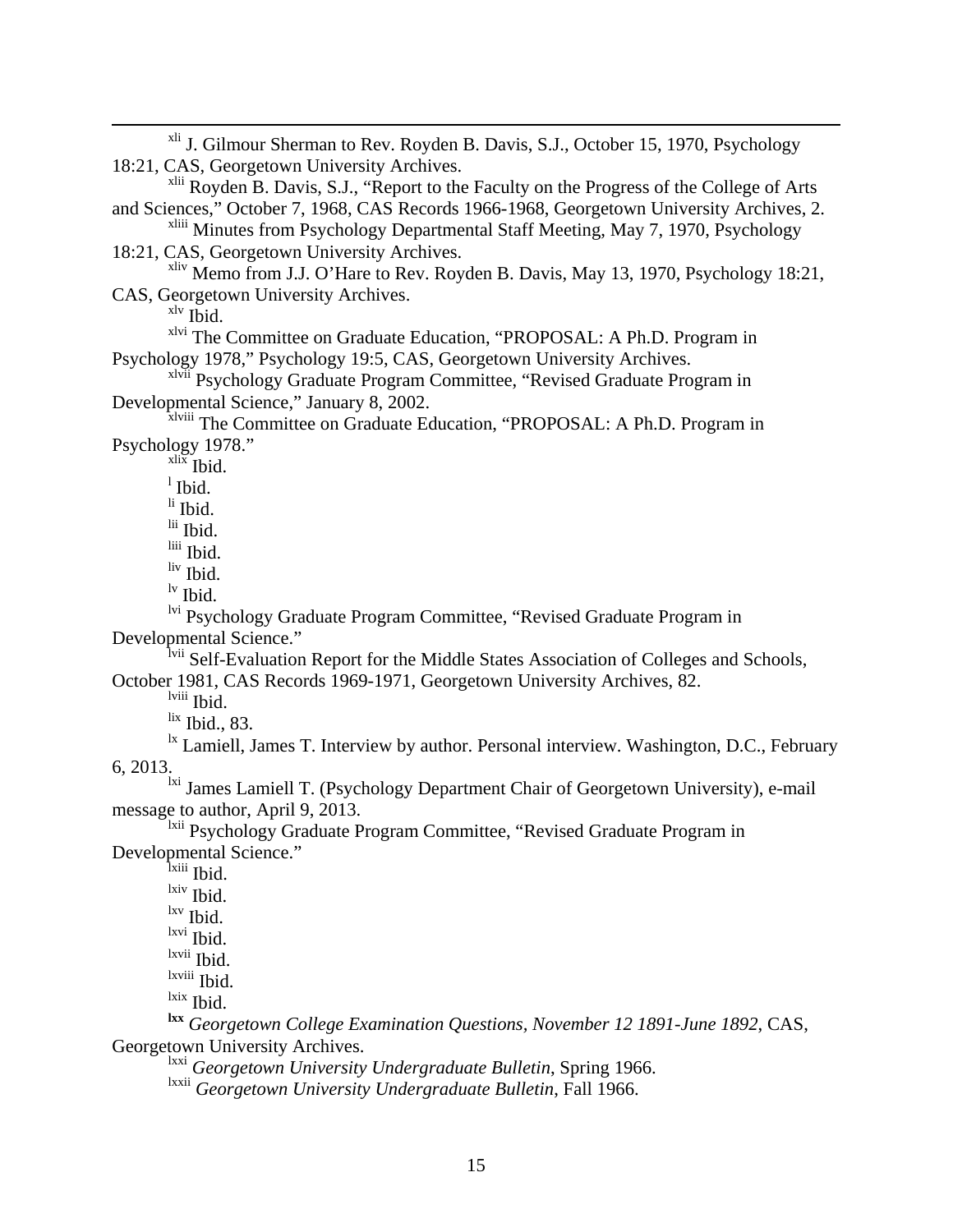lxxiii *Georgetown University Undergraduate Bulletin*, Fall 1967. lxxiv *Georgetown University Undergraduate Bulletin*, 1980-1981. lxxv Ibid. lxxvi Ibid. lxxvii *Georgetown University Undergraduate Bulletin*, 1989-1990. lxxviii Ibid. lxxix Memo from J.J. O'Hare to Thomas R. Fitzgerald, November 7, 1966. <sup>lxxx</sup> Minutes from the Third Executive Faculty Meeting of 1965-1966. lxxxi Memo from Rev. Royden B. Davis to Thomas R. Fitzgerald, January 16, 1967, Psychology 19:1, CAS, Georgetown University Archives. lxxxii *Register of Faculties and Students*, 1967-1968. lxxxiii Letters from students to Psychology Department, Psychology 18:31, CAS, Georgetown University Archives. lxxxiv Rev. Royden B. Davis, "Dean's Annual Report of the College of Arts & Sciences 1968-1969," CAS Records 1969-1971, Georgetown University Archives, 7. lxxxv Howard, Darlene V. Interview by author. Personal interview. Washington, D.C., March 18, 2013. lxxxvi Ibid. lxxxvii Ibid. lxxxviii Ibid. <sup>lxxxix</sup> Georgetown University Department of Psychology Self Study, March 26, 2012.<br><sup>xc</sup> "Department of Psychology: Undergraduate Program," Georgetown University, accessed March 10, 2013, http://psychology.georgetown.edu/undergraduate/.<br>xci Ibid. xcii Moghaddam, Fathali M. Interview by author. Personal interview. Washington, D.C., February 8, 2013. <sup>xciii</sup> Marsh, Abigail A. Interview by author. Personal interview. Washington, D.C., March 11, 2013. xciv Howard, Darlene V. Interview by author.<br>xcv Phillips, Deborah A. Interview by author. Personal interview. Washington, D.C., March 18, 2013. <sup>xcvi</sup> Crystal, David S. Interview by author. Personal interview. Washington, D.C., February 21, 2013. xcvii Georgetown University Department of Psychology Self Study, March 26, 2012, 31. xcviii Lamiell, James T. Interview by author. <sup>xcix</sup> Moghaddam, Fathali M. Interview by author. <sup>c</sup> Crystal, David S. Interview by author. ci Mann, Janet. Interview by author. Personal interview. Washington, D.C., February 6, 2013. cii Marsh, Abigail A. Interview by author. <sup>ciii</sup> Howard, Darlene V. Interview by author.<br><sup>civ</sup> Ibid. <sup>cv</sup> Chentsova-Dutton, Yulia E. Interview by author. Personal interview. Washington, D.C., March 11, 2013. cvi Ibid.